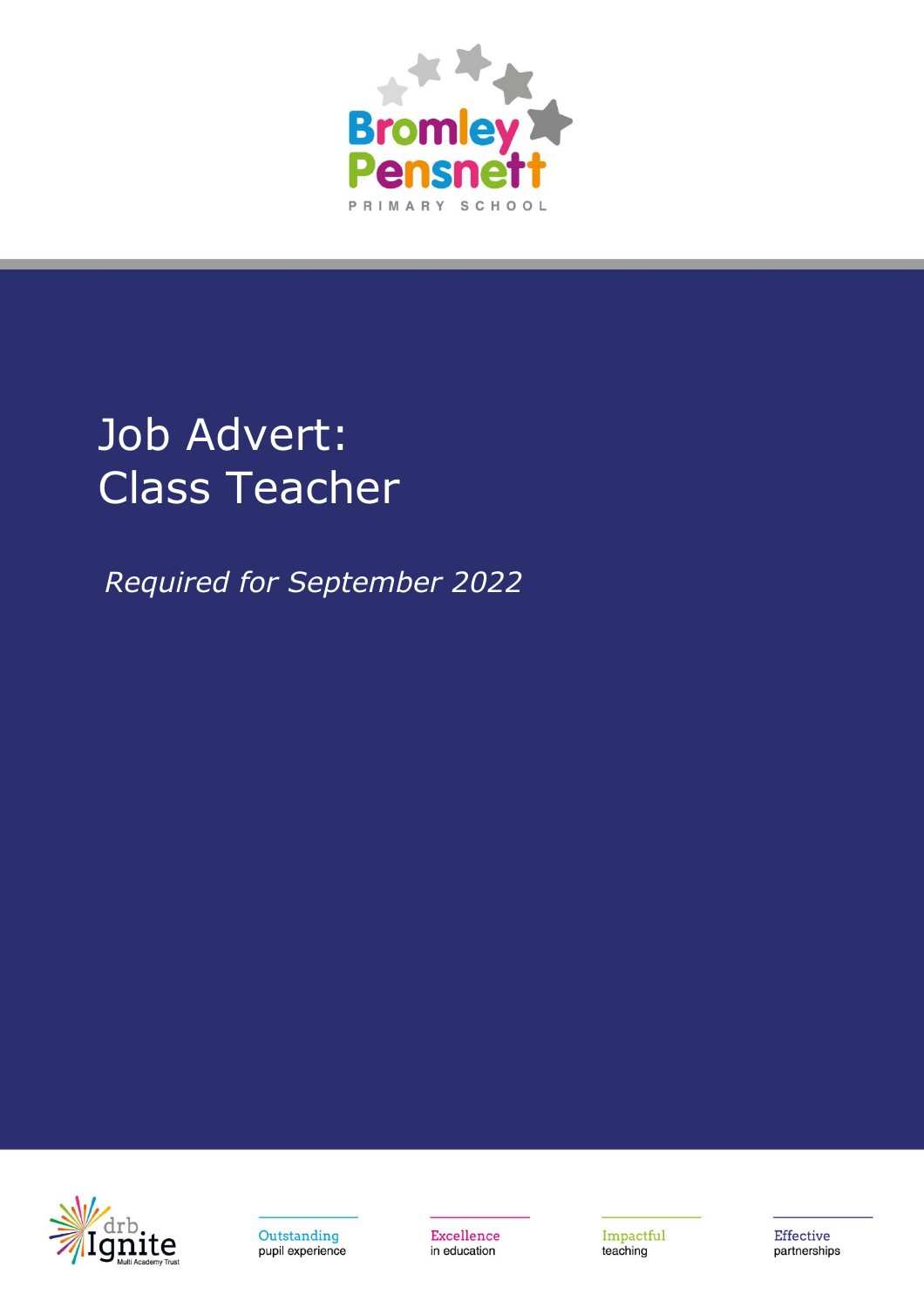

# Job Advert *Required for September 2022*

Salary: Main Pay Scale/UPS

The Bromley Pensnett Primary School, Bromley, Pensnett, Brierley Hill, West Midlands, DY5 4JP Tel: 01384 210290

[swells@bromley.drbignitemat.org](mailto:swells@bromley.drbignitemat.org)

Head Teacher: Mr Justin Gray

Deputy Head: Mr Ian Parker

We are seeking a passionate and dedicated Class Teacher to join *The Bromley Pensnett Primary School*.

You will be committed to the highest standards of achievement for all. You will be a resourceful, inclusive and an enthusiastic practitioner with a track record of high quality teaching, leading to positive pupil outcomes.

We are committed to providing our staff with a first class teaching experience, through a supportive, inclusive ethos and well sequenced package of continued professional development, including access to the Bromley Mentoring Programme. We strive to create conditions that will enable you to thrive and develop your career within a culture of high aspiration for all pupils and staff. By ensuring this, we believe that together we can strengthen the learning experience and outcomes of all our children.

#### **Within the trust you will have:**

- ➢ Opportunities to share ideas and improve both your own and the school's practice
- ➢ A personalised career development plan
- ➢ Your professional ambitions actively encouraged and supported
- ➢ Opportunities to work with colleagues across a range of schools